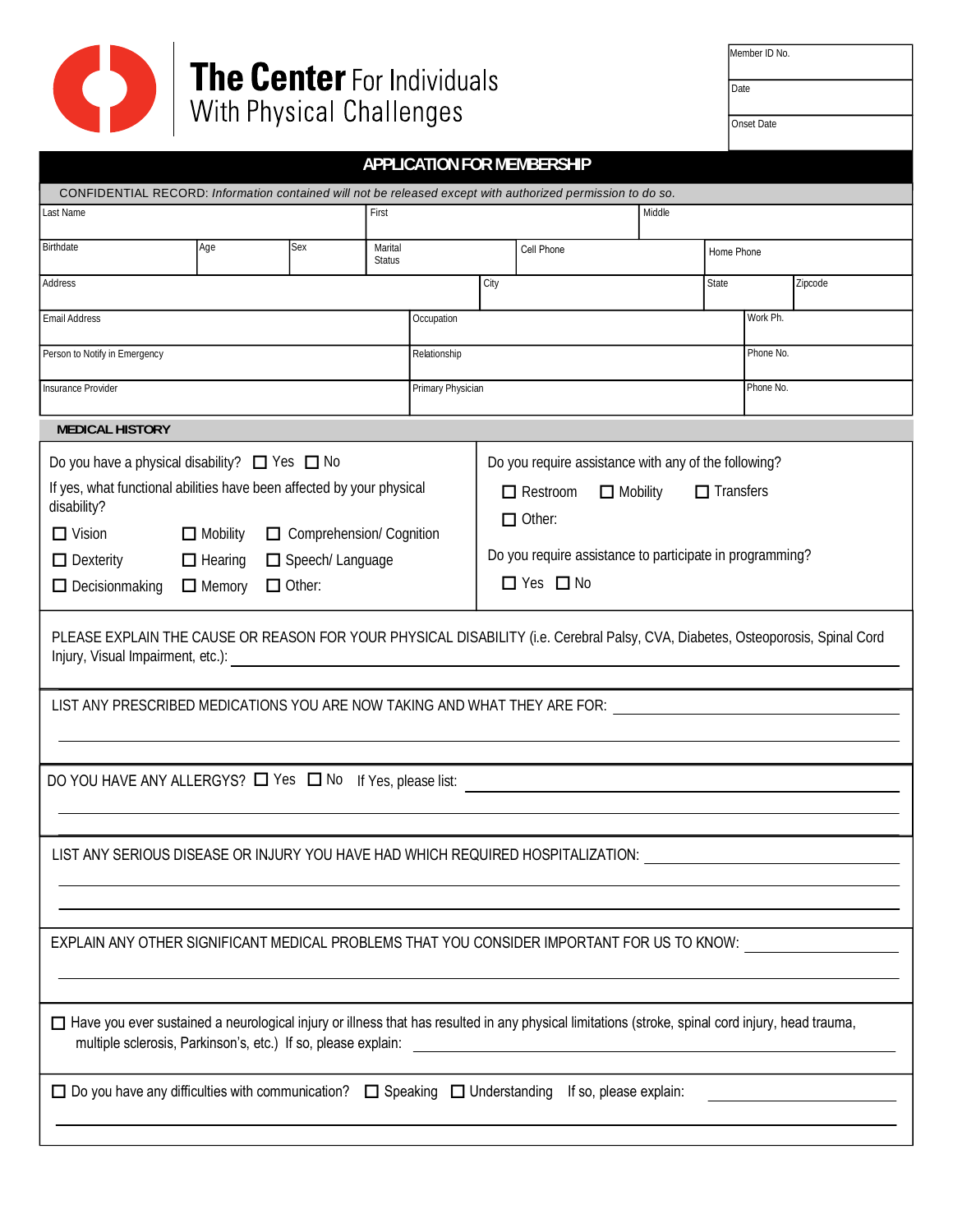| <b>MEDICAL HISTORY</b> continued                                                                                                                                                                                                                                                                                                                                                                                                                                                                                                                                                                                                                                                                   |                  |                                                   |                    |                        |                          |
|----------------------------------------------------------------------------------------------------------------------------------------------------------------------------------------------------------------------------------------------------------------------------------------------------------------------------------------------------------------------------------------------------------------------------------------------------------------------------------------------------------------------------------------------------------------------------------------------------------------------------------------------------------------------------------------------------|------------------|---------------------------------------------------|--------------------|------------------------|--------------------------|
| Please list your present height:                                                                                                                                                                                                                                                                                                                                                                                                                                                                                                                                                                                                                                                                   |                  | and your current weight: _______________          |                    | lbs.                   |                          |
| <b>LIFESTYLE HISTORY</b>                                                                                                                                                                                                                                                                                                                                                                                                                                                                                                                                                                                                                                                                           |                  |                                                   |                    |                        |                          |
| How do you describe the stress in your everyday life?                                                                                                                                                                                                                                                                                                                                                                                                                                                                                                                                                                                                                                              | $\Box$ Slight    | $\Box$ Moderate                                   | $\Box$ High        |                        |                          |
| How do you describe your lifestyle?                                                                                                                                                                                                                                                                                                                                                                                                                                                                                                                                                                                                                                                                | $\Box$ Sedentary | $\Box$ Active                                     | $\Box$ Heavy Labor |                        |                          |
| Average hours of sleep per night? ____________________                                                                                                                                                                                                                                                                                                                                                                                                                                                                                                                                                                                                                                             |                  | Average hours of work per week? _________________ |                    |                        |                          |
| <b>ACTIVITY HISTORY</b>                                                                                                                                                                                                                                                                                                                                                                                                                                                                                                                                                                                                                                                                            |                  |                                                   |                    |                        |                          |
| In what sports or recreational activities are you active? Letter and the state of the state of the state of the state of the state of the state of the state of the state of the state of the state of the state of the state<br>Check your exercise preferences: □ Walk □ Jog                                                                                                                                                                                                                                                                                                                                                                                                                     | $\Box$ Bike      | $\Box$ Swim<br>$\Box$ Tennis                      |                    | $\Box$ Weight Training | $\Box$ Organized Classes |
|                                                                                                                                                                                                                                                                                                                                                                                                                                                                                                                                                                                                                                                                                                    |                  |                                                   |                    |                        |                          |
| Do you have discomfort, shortness of breath or pain with moderate exercises? $\Box$ Yes $\Box$ No If Yes, please explain:                                                                                                                                                                                                                                                                                                                                                                                                                                                                                                                                                                          |                  |                                                   |                    |                        |                          |
|                                                                                                                                                                                                                                                                                                                                                                                                                                                                                                                                                                                                                                                                                                    |                  |                                                   |                    |                        |                          |
| What problems, if any, have you had <i>previously</i> while exercising? example the state of the state of the state of the state of the state of the state of the state of the state of the state of the state of the state of the                                                                                                                                                                                                                                                                                                                                                                                                                                                                 |                  |                                                   |                    |                        |                          |
| <b>MEMBERSHIP AGREEMENT</b>                                                                                                                                                                                                                                                                                                                                                                                                                                                                                                                                                                                                                                                                        |                  |                                                   |                    |                        |                          |
| All exercise and participation is done at the risk of each Member or his/ her guest. By applying for membership with The Center for Individuals with Physical<br>Challenges, applicant understands and agrees that he/ she waives his/ her rights and the rights of his/ her heirs, administrators, executors, successors and assigns<br>to all claims arising out of the use of The Center premises, Center vehicles, Center sponsored off-site activities, including but not limited to personal injury, including<br>bodily injury and death, and all property damage. The Center its staff, volunteers and its officers assume no liability for any accident or injury, personal or otherwise. |                  |                                                   |                    |                        |                          |
| I grant The Center permission to contact my physician and/ or other healthcare professionals regarding my disability. Furthermore, to insure the continued accuracy<br>of my medical information, I agree to notify the Director of Member Services of any and all changes in my medical status, with the understanding that a new medical<br>release may be required.<br>$\Box$ Yes $\Box$ No                                                                                                                                                                                                                                                                                                     |                  |                                                   |                    |                        |                          |
| The Center gathers information from our members to help us do a better job. While your personally identifiable information is always confidential, at times we may<br>share group information about our members' progress and experiences, and may use experts outside The Center to help us review this information. We do this to<br>help us improve our services and meet the needs of our members. I agree that my information may be included in the information which is shared with experts with a<br>goal of helping The Center improve its programs and services. □ Yes □ No                                                                                                              |                  |                                                   |                    |                        |                          |
| I grant The Center permission to use my name, photo and/or likeness in any public relations, marketing or fundraising materials.                                                                                                                                                                                                                                                                                                                                                                                                                                                                                                                                                                   |                  |                                                   |                    | $\Box$ Yes             | $\square$ No             |
| BY SIGNING THIS APPLICATION, I INDICATE THAT I HAVE READ THE ABOVE AND UNDERSTAND AND AGREE TO ITS TERMS.                                                                                                                                                                                                                                                                                                                                                                                                                                                                                                                                                                                          |                  |                                                   |                    |                        |                          |
|                                                                                                                                                                                                                                                                                                                                                                                                                                                                                                                                                                                                                                                                                                    |                  |                                                   |                    |                        |                          |
| <b>Applicant Signature</b>                                                                                                                                                                                                                                                                                                                                                                                                                                                                                                                                                                                                                                                                         |                  | Date                                              |                    |                        |                          |
| If the application was completed by another individual on the applicant's behalf, please provide the following contact information:                                                                                                                                                                                                                                                                                                                                                                                                                                                                                                                                                                |                  |                                                   |                    |                        |                          |

1DPH 1DPH 5HODG 5HODWDFD 5HODWDFD 5HODWDFD 5HODWDFDCant 5HODWDFDCant 5HODWDF 1DPHS 5HODWDFDCALLSTDGGGHQSHAT 5HODW<br>A Spouse, dependent, caregiver, medical staff, etc.)

PLEASE NOTE: PHYSICIAN MUST COMPLETE MEDICAL RELEASE INFORMATION ON REVERSE SIDE OF APPLICATION